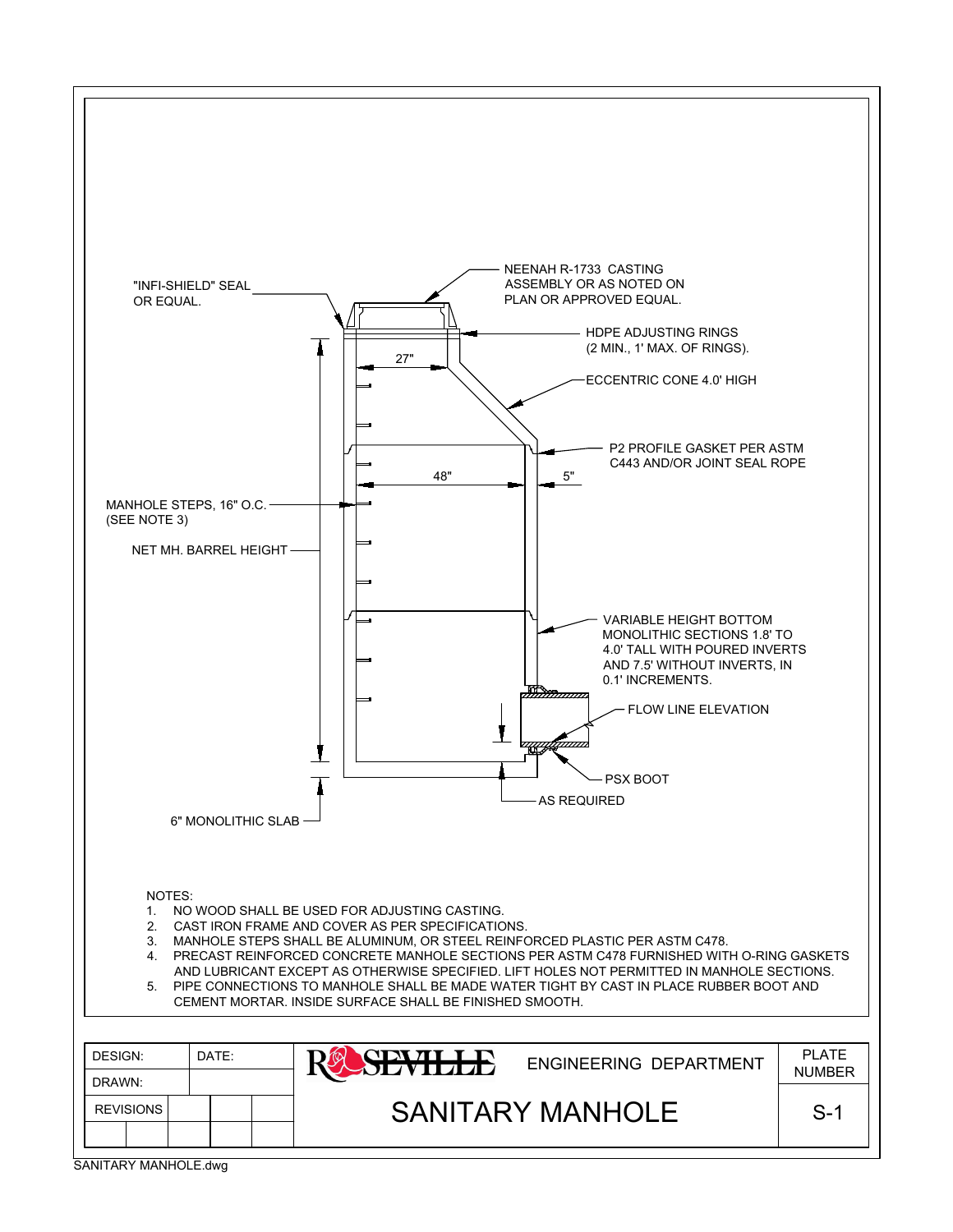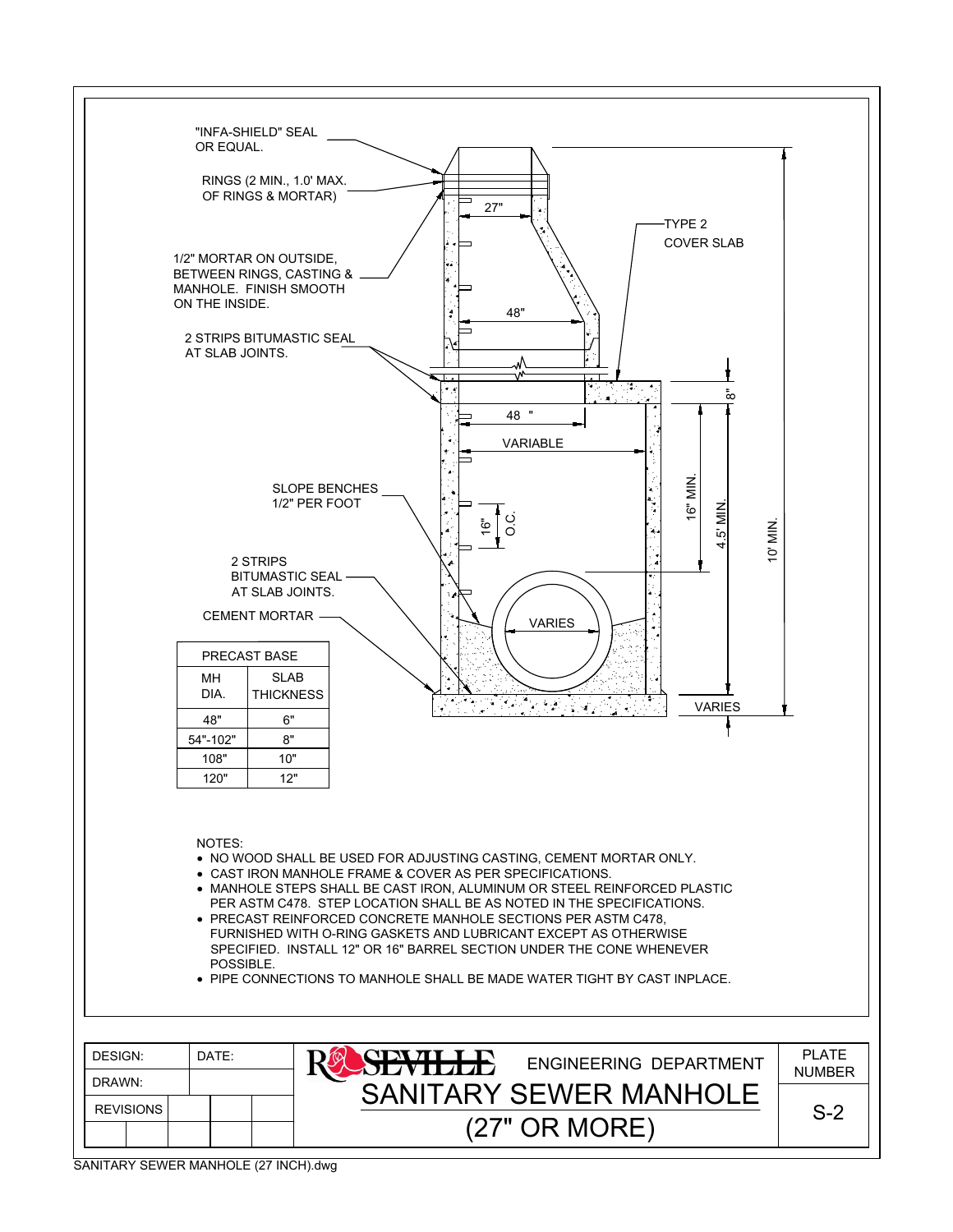

SANITARY SEWER SERVICE.dwg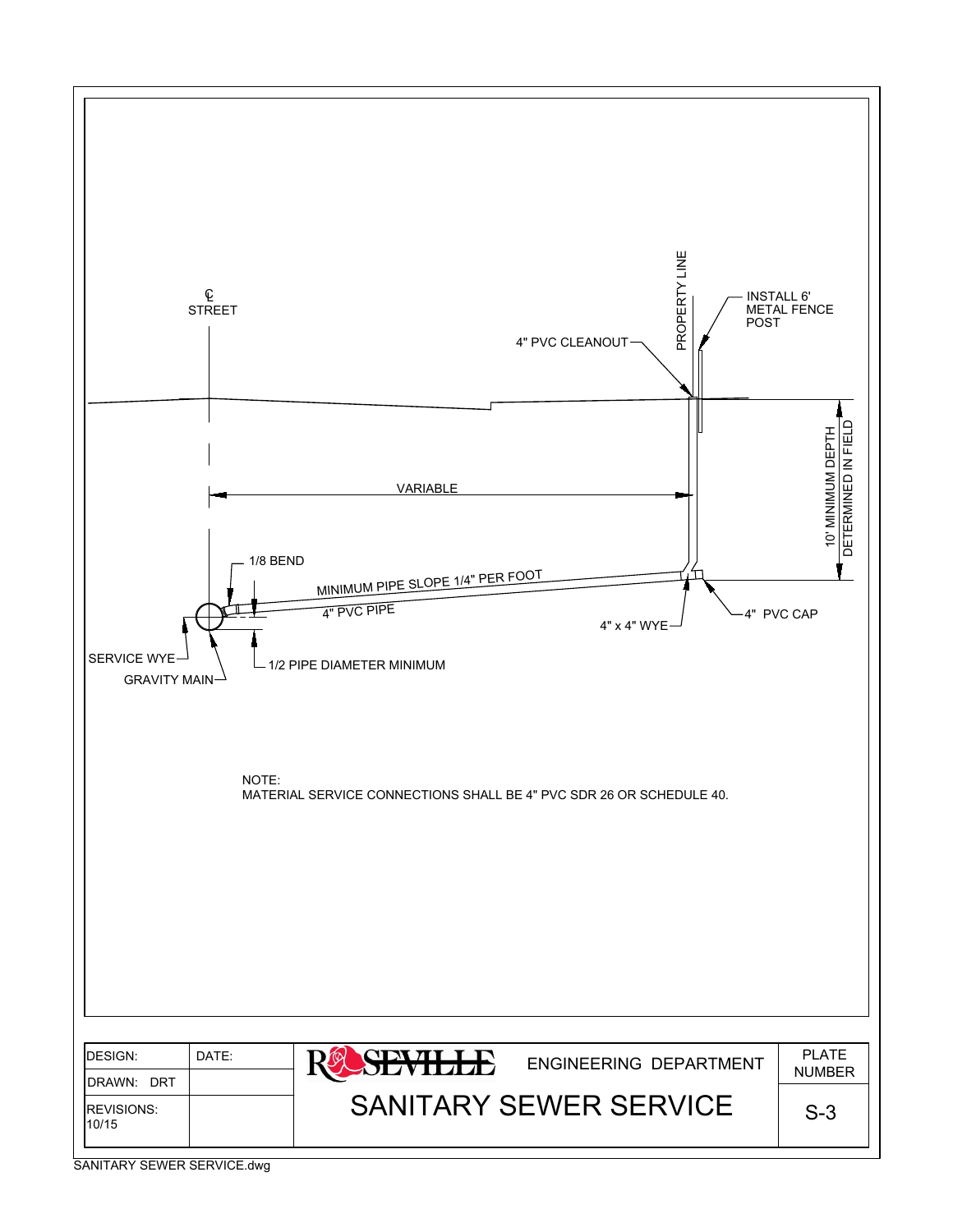

MANHOLE TYPE B THRU G SUMP.dwg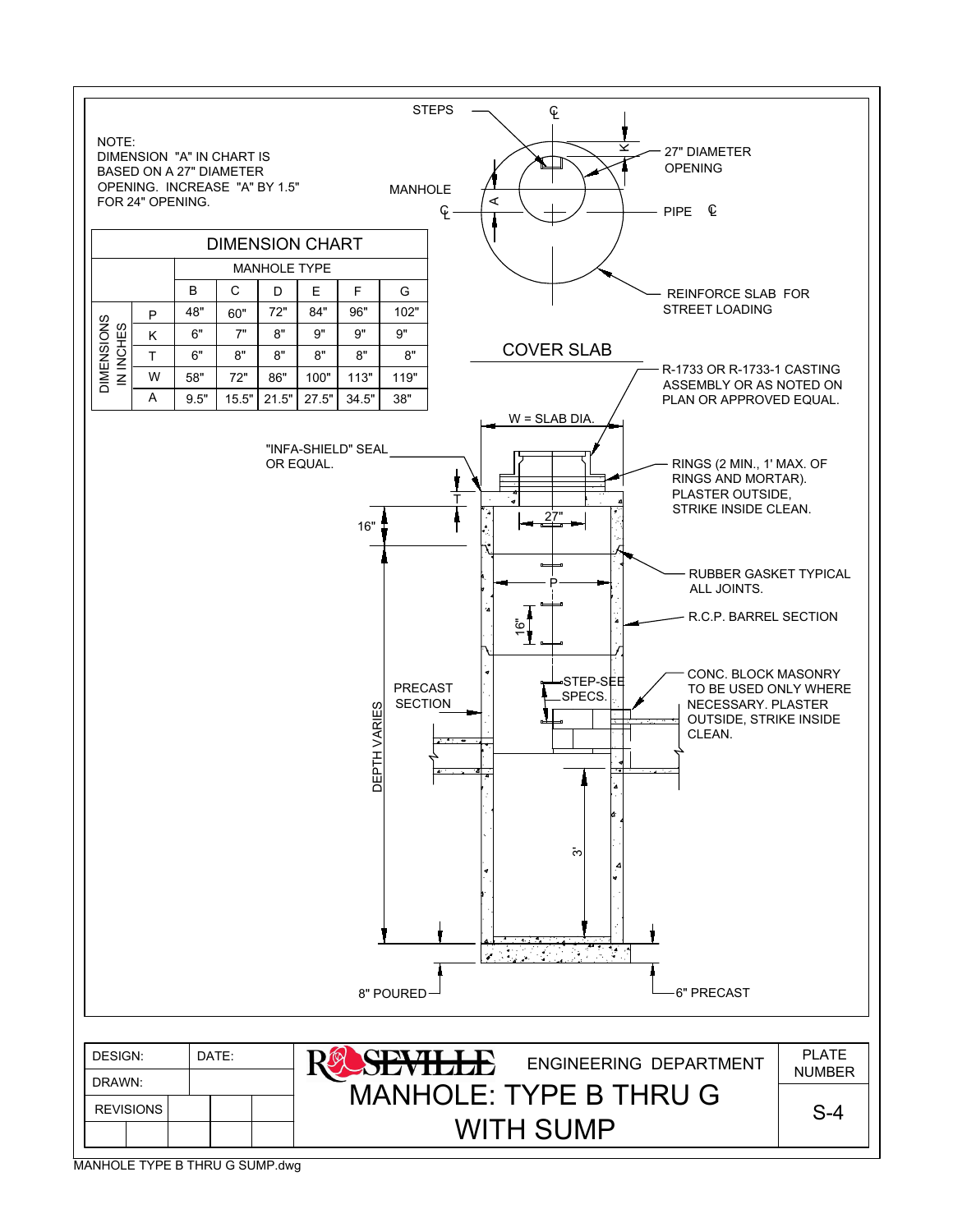

SANITARY SEWER SERVICE WITH RISER.dwg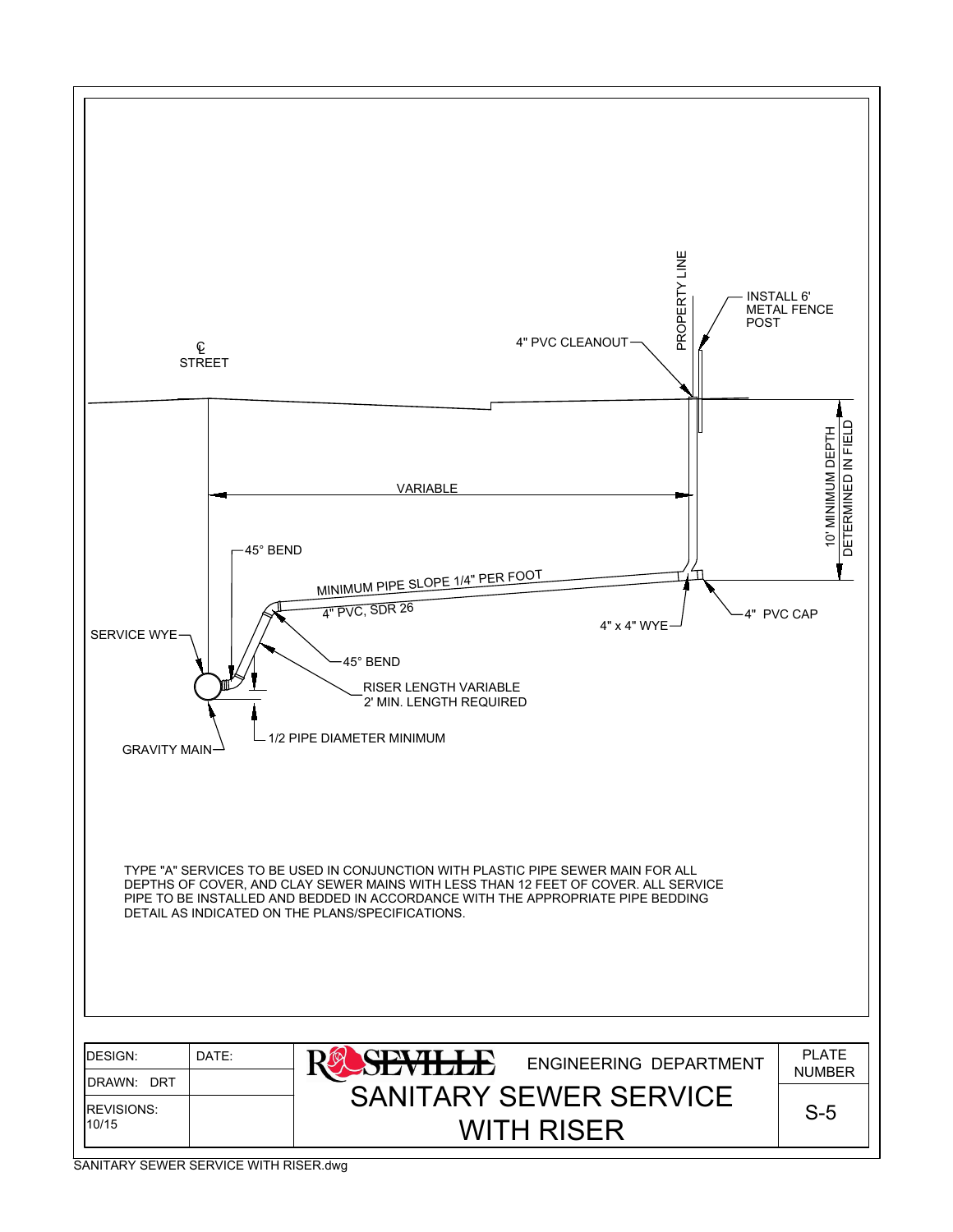

SANITARY SEWER WYE REPLACEMENT.dwg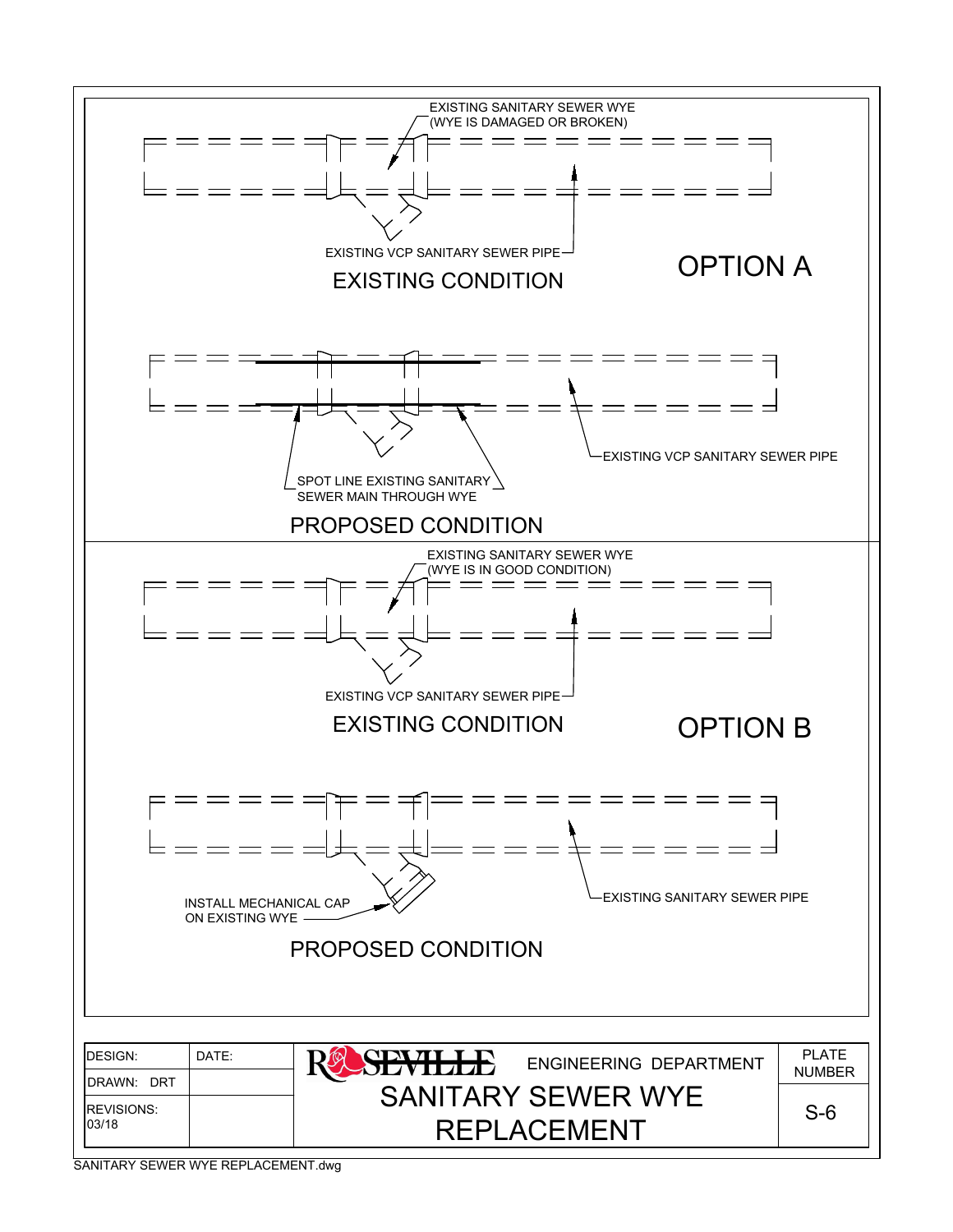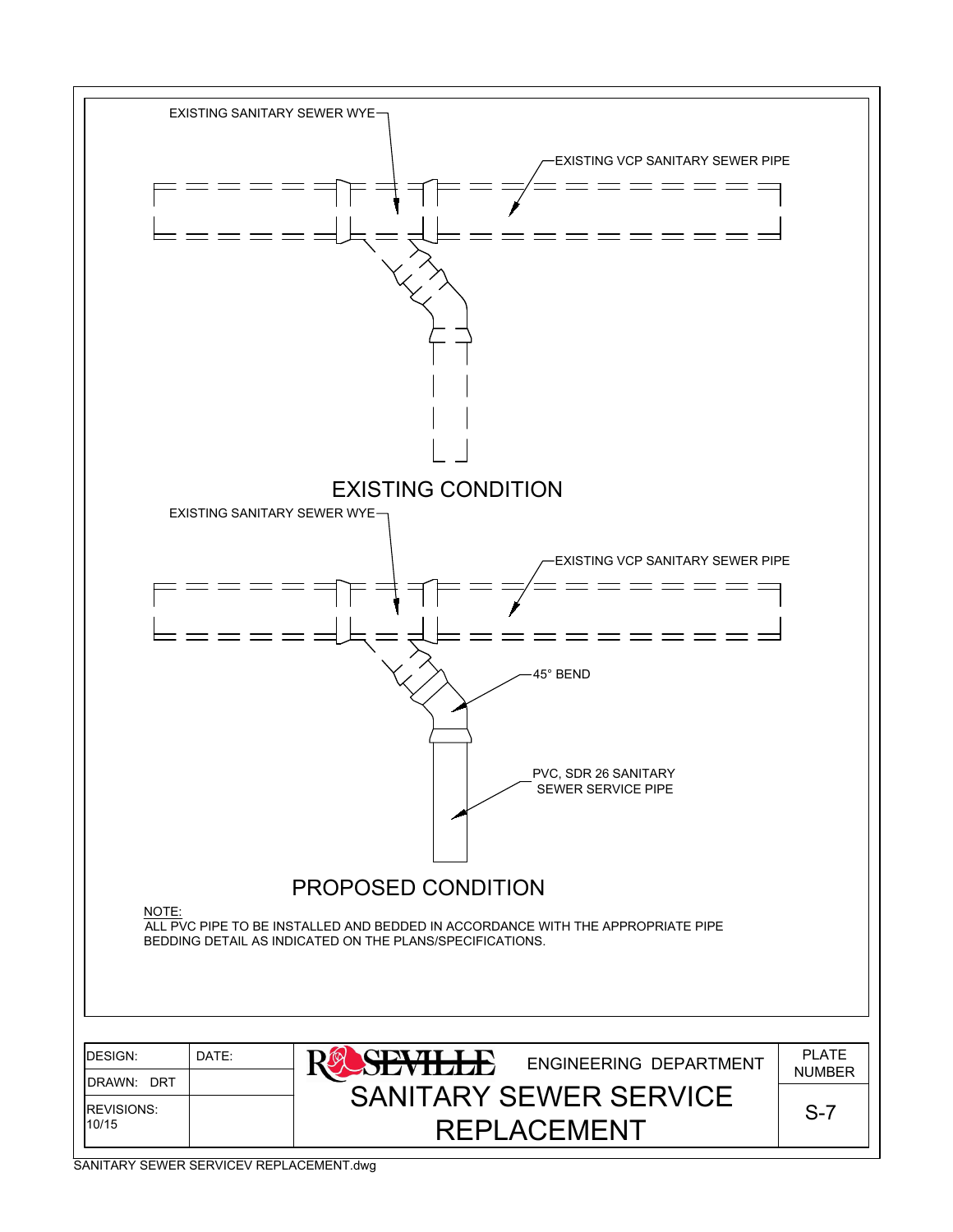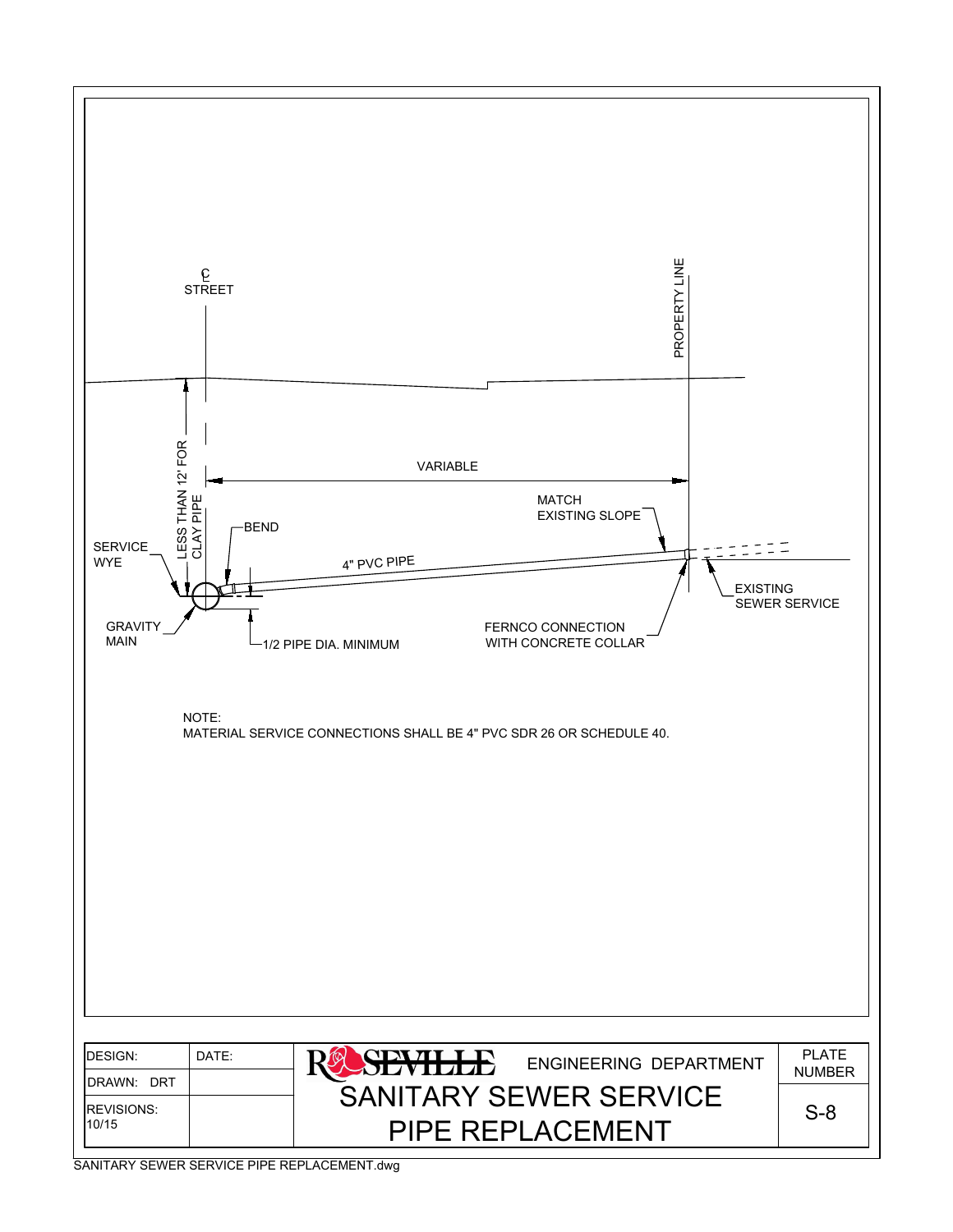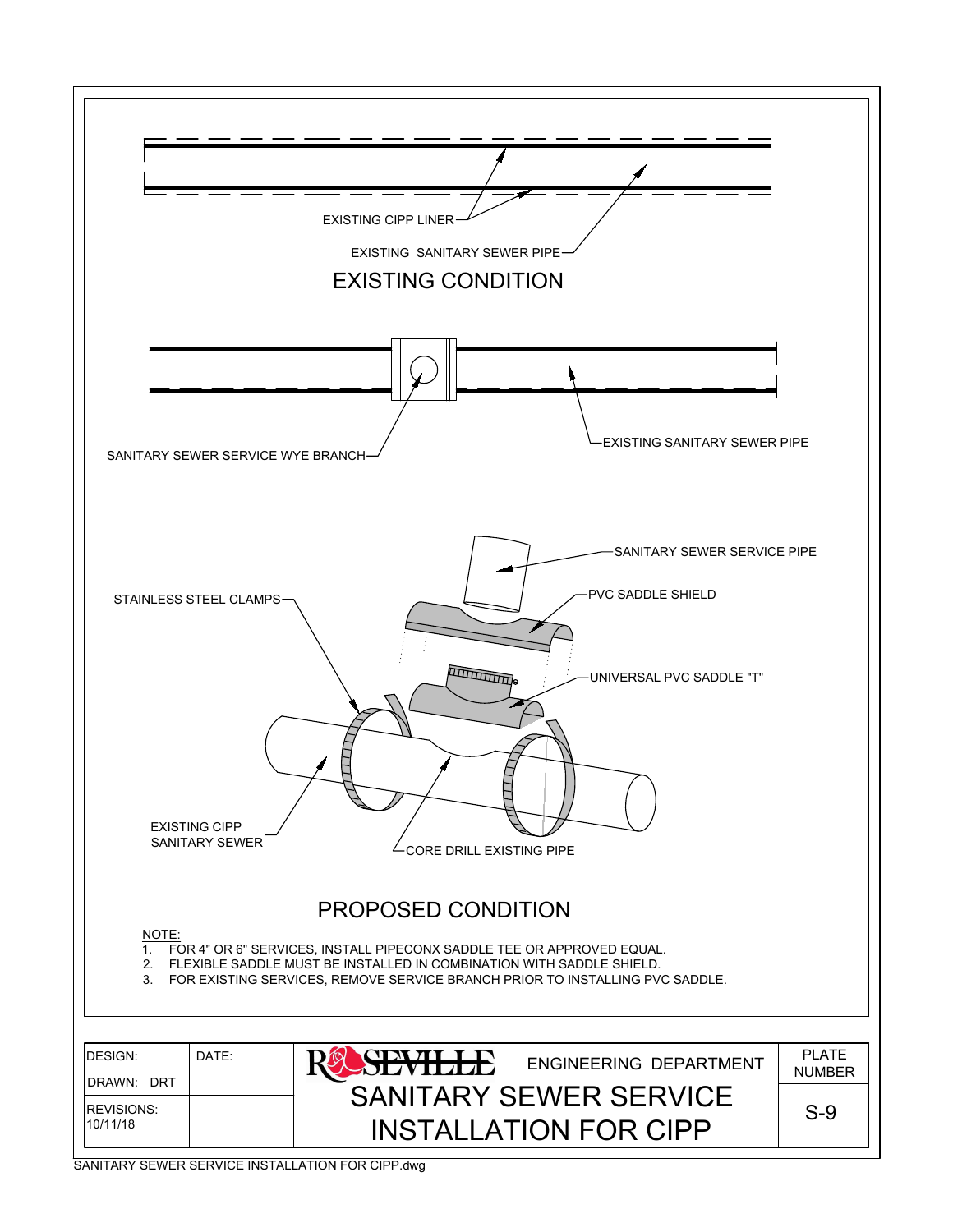